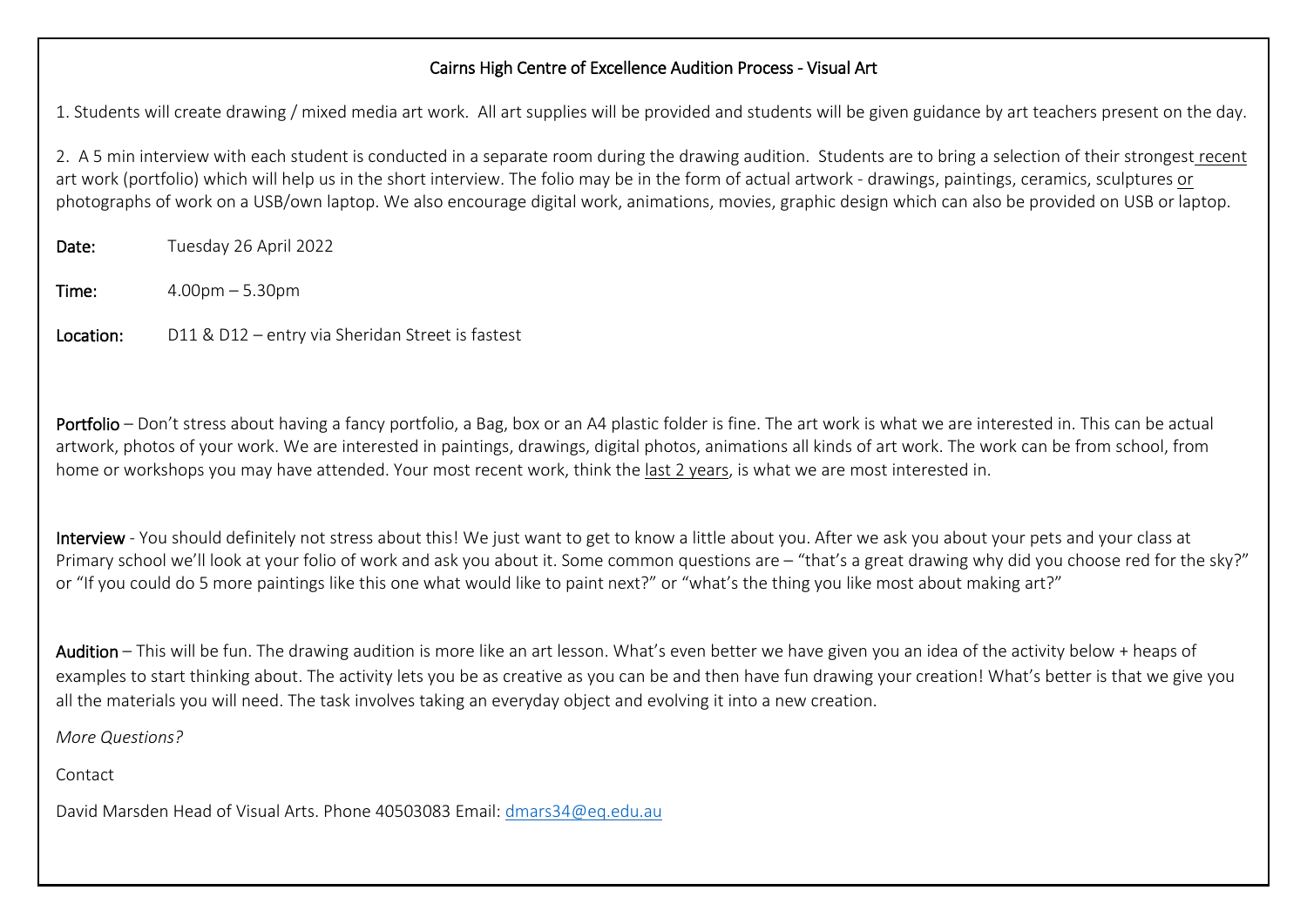### Cairns State High School - Visual Art Department – COE Audition

### Audition Task

At the audition students will be given every day objects to use as a starting point to create a new object, animal, machine, fanatsy creature..the list goes on.

# Examples

Below are examples I have collcted from year 7 and 8 students to give you some ideas. You can add features to the object, change sections, use the shape, create an image inside, the examples below will give you lots of ideas for what is possible.

# At the Audition

- 1. During the audition you will create a mixed media drawing (that means you can use watercolour, inks, marker pens, coloured pencils, crayon, collage papers, charcoal, graphite, poska pens, pastels and much more!) We will provide all of theses materials for the students.
- 2. Have fun! We hope that this will be a art lesson and at the end make sure you take a photo of your finished work.

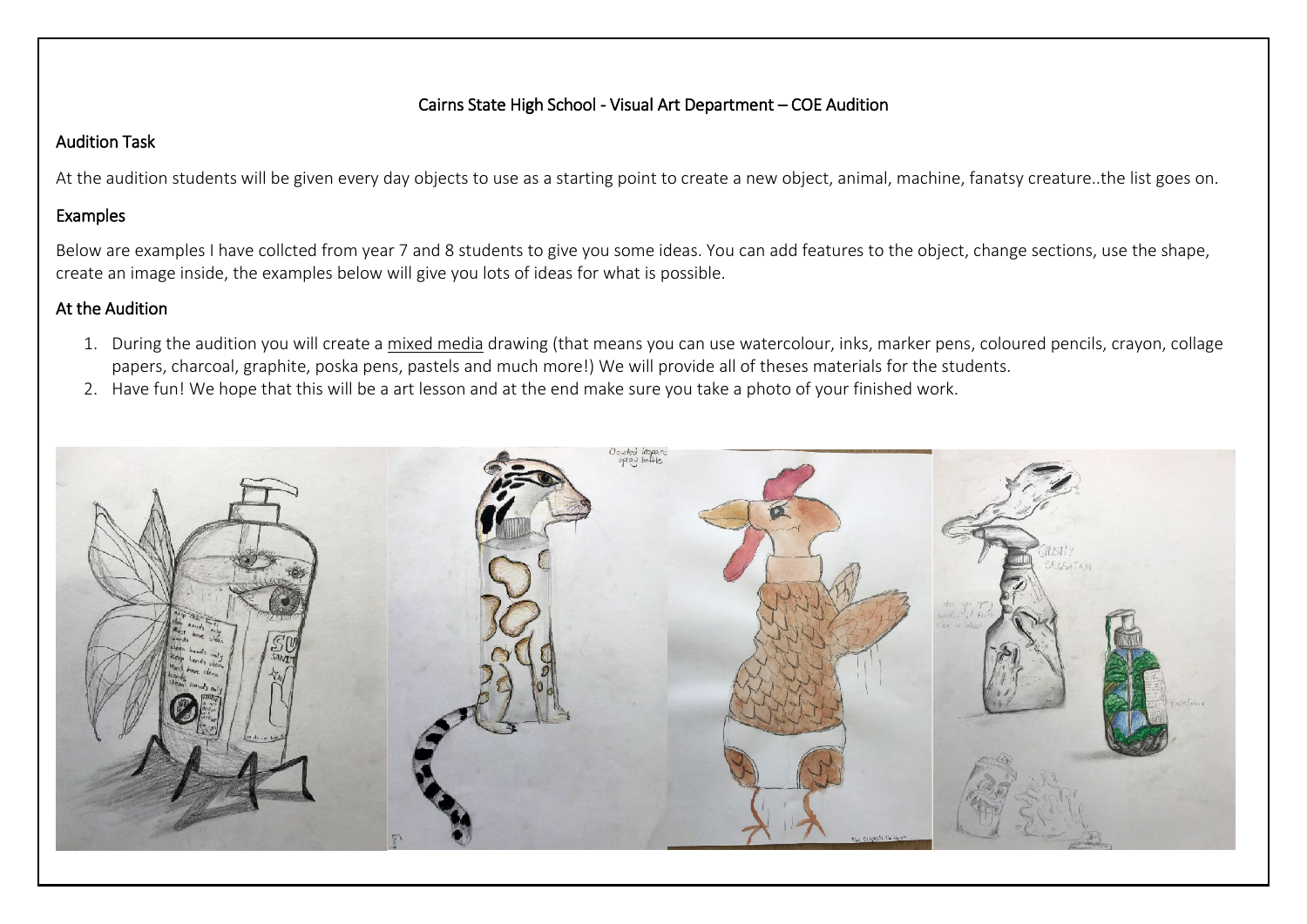